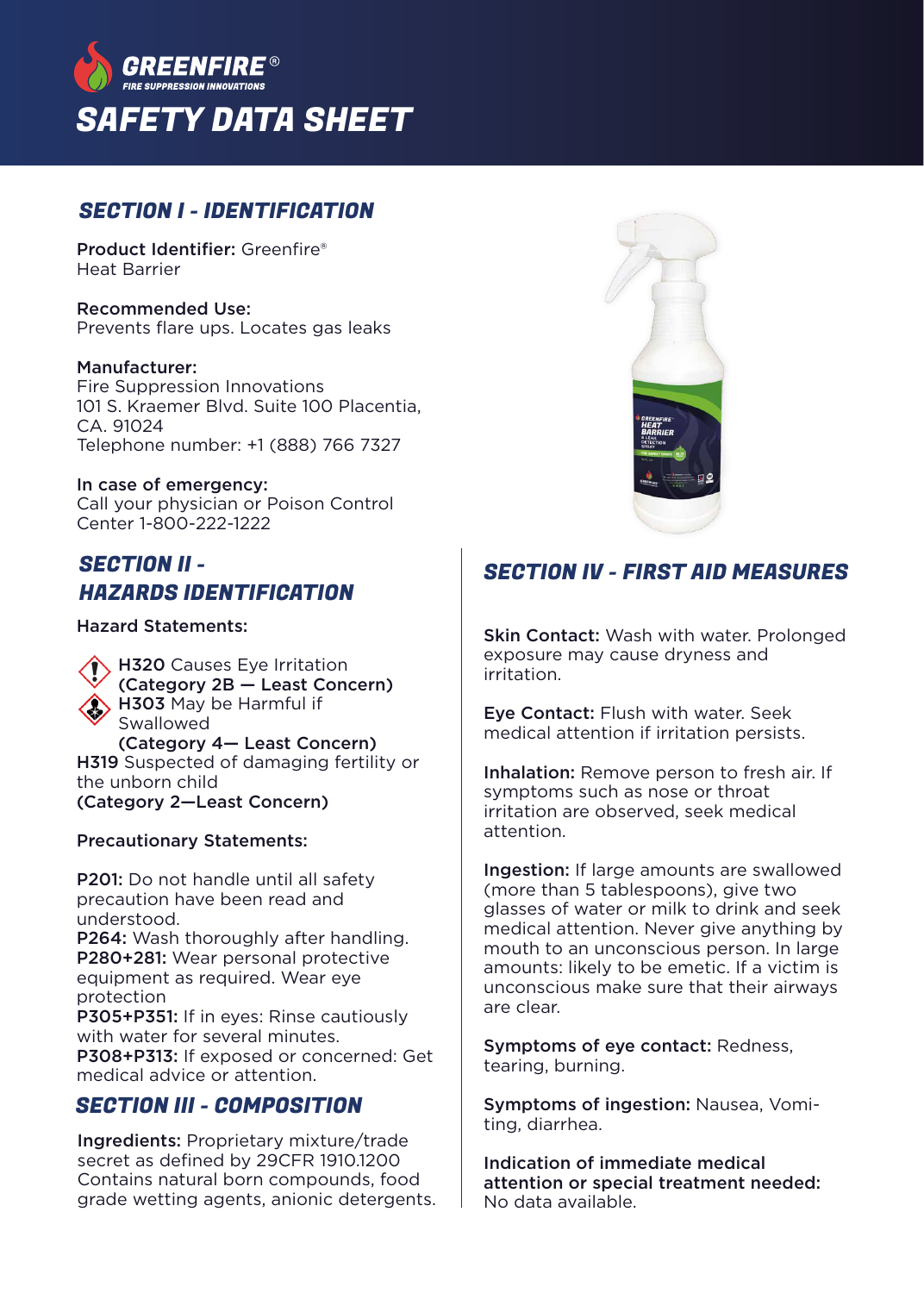### SECTION V - FIRE-FIGHTING MEASURES

Product is non-flammable, non-combustible, non-explosive, intrinsically flame retardant. No special protective equipment, precautions, hazards, or extinguishing media

#### SECTION VI - ACCIDENTAL RELEASE MEASURES

Personal precautions, protective equipment, and emergency procedures: Product can be very slippery! Use extreme caution walking on smooth surfaces that are wet with GreenFire®.

#### Methods and materials for cleanup:

Sorbents may be used. Prevent spills from reaching waterways. Disposal is to be performed in compliance with all federal, state and local laws. Solutions of detergents may be allowed to be flushed down sewer. First check with your local water treatment plant. In case of large spillage into water, advise local water authorities that the affected water should not be used for abstraction of potable water until natural dilution returns boron value to normal background environmental level.

#### SECTION VII - HANDLING AND STORAGE

Precautions for safe handling: No unusual precautions necessary. Precautions for Storage: No unusual precautions necessary

# SECTION VIII - EXPOSURE CONTROLS / PERSONAL PROTECTION

The Derived No-Effect Level of exposure for workers and general public are as follows:

Acute oral ingestion for systemic effect: 32mg product/kg bw/day Long-term oral ingestion for systemic effect: 32mg product/kg bw/day Long-term dermal exposure for systemic effect: 6885mg product/kg bw/day

If product is used in a way that creates a mist of particles suspended in air, the DNELs are:

Long-term inhalation for a systemic  $effect: 147.5ma product/m3$ Acute or long-term inhalation for local effect: 507mg product/m3

#### Engineering controls and Personal Protective Equipment:

Always use eye protection and suitable gloves. In circumstances where large amounts of mist is likely to be created, use appropriate ventilation and/or particulate respirator type N95 or better.

# SECTION IX - PHYSICAL AND CHEMICAL **PROPERTIES**

Appearance: Transparent straw colored or clear liquid Odor: Insignificant pH: 6.8 Freezing point: ~30F Boiling point: ~215F Flash point/Flammability/Auto ignition temperature: non-flammable Evaporation rate: similar to water Vapor pressure: similar to water Vapor density: similar to water Relative density: 1.04g/cc Solubility: miscible in water and alcohols artition coefficient: hydrophilic Decomposition temperature: dehydration begins at approximately 215F Viscosity: variable non-Newtonian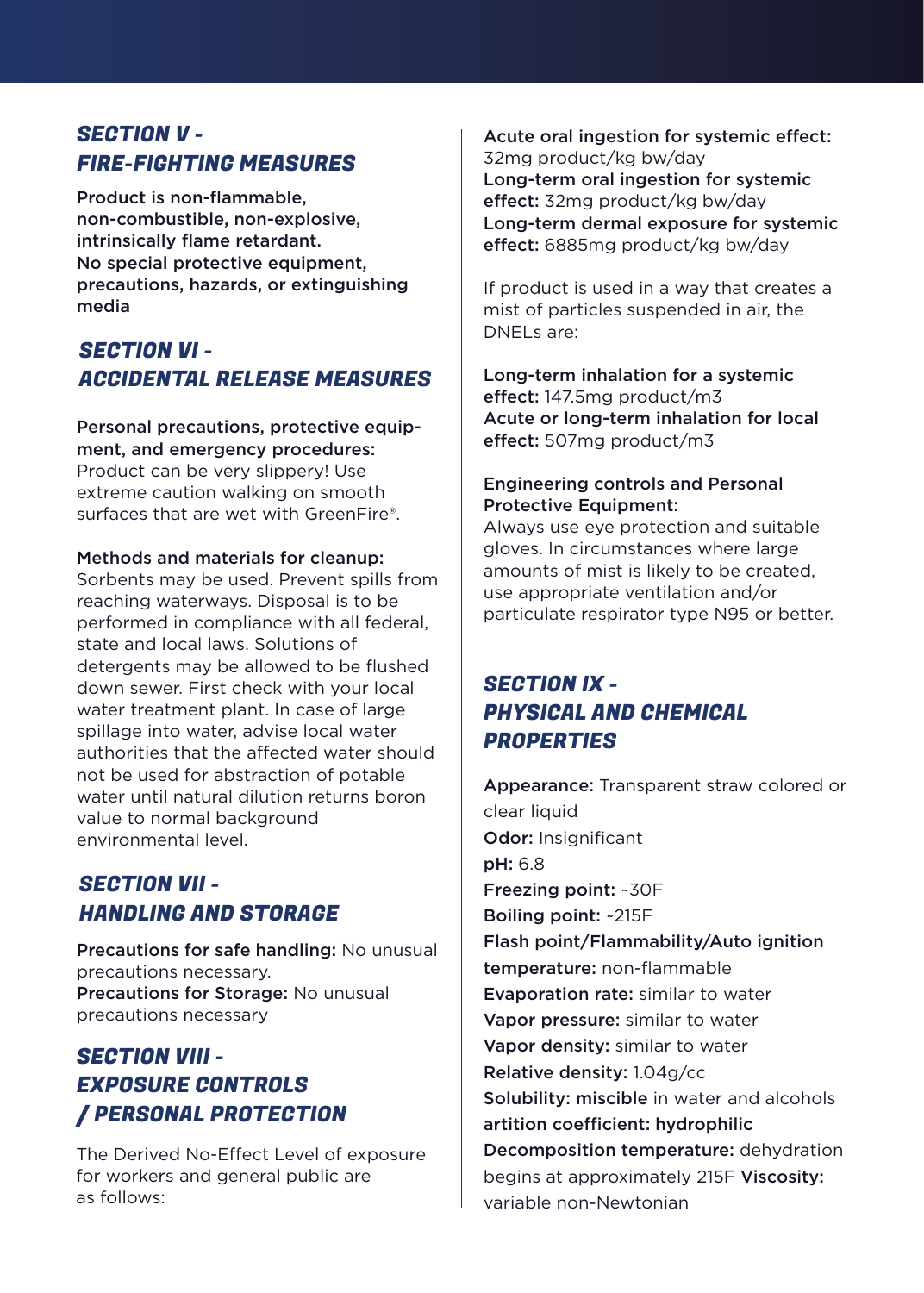# SECTION X - STABILITY AND REACTIVITY

Reactivity: No additional information. Chemical Stability: Stable under normal conditions.

Possibility of hazardous reactions: Avoid contact with strong reducing agents such as metal hydrides or alkali metals. These can react to generate flammable hydrogen gas.

Conditions to avoid: Avoid incompatible materials.

Incompatible materials: Strong reducing agents such as alkali metals, metal hydrides.

Hazardous decomposition products: Hydrogen, boranes, ammonia.

## SECTION XI - TOXICOLOGICAL INFORMATION

Acute toxicity: Low acute toxicity: LD50 in rats is over >10,000 mg product/kg of body weight.

Skin corrosion/irritation: Low dermal toxicity, poorly absorbed through skin. Non-irritant.

Serious eye damage/irritation: Eye irritant.

Respiratory or skin sensitization: Not a skin sensitizer.

Germ Cell mutagenicity/carcinogenicity: No component in this product in concentrations of %0.1 or greater, is identified as a carcinogen, potential carcinogen, anticipated carcinogen, or probable carcinogen according to OSHA, NTP, ACGIH, and IARC.

Reproductive Toxicity: A recent epidemiology study under the conditions of normal occupa-tional exposure indicated no effect of fertility. Animal feeding studies at high doses (doses that are many times those which humans would

normally be exposed to) have demonstrated effects on fertility and testis as well as developmental effects on the fetus including fetal weight loss and minor skeletal variations.

Specific Target Organ Toxicity -single exposure: N.A. –repeated exposure: N.A. Aspiration hazard: Low acute inhalation toxicity; LC50 in rats is over 20,000mg/m3

# SECTION XII - ECOLOGICAL INFORMATION

#### Part 1: Non-naturally occurring portion of product

Persistence and biodegradability: This portion of the product biodegrades rapidly with an av-erage of 95% decomposition after 28 days.

Bio-accumulating potential: Not significantly bio-accumulative. Mobility in soil: Water soluble and is leachable through normal soil. Other adverse Effects: No data available

#### Part 2: Naturally occurring portion of the product

Persistence and biodegradability: This portion of the product is a ubiquitous and naturally occurring compound. It does not biodegrade but rather naturally disperses until reaching normal environmental levels.

Bio-accumulation potential: Not significantly bio-accumulative Mobility in soil: Water soluble and is leachable through normal soil. Other adverse effects: No data available

# AQUATIC TOXICITY OF PRODUCT

Algal Toxicity: OECD 201 Method, Pseudokirchneriella subcapitata, 72hrs, EC50=2,301 ppm